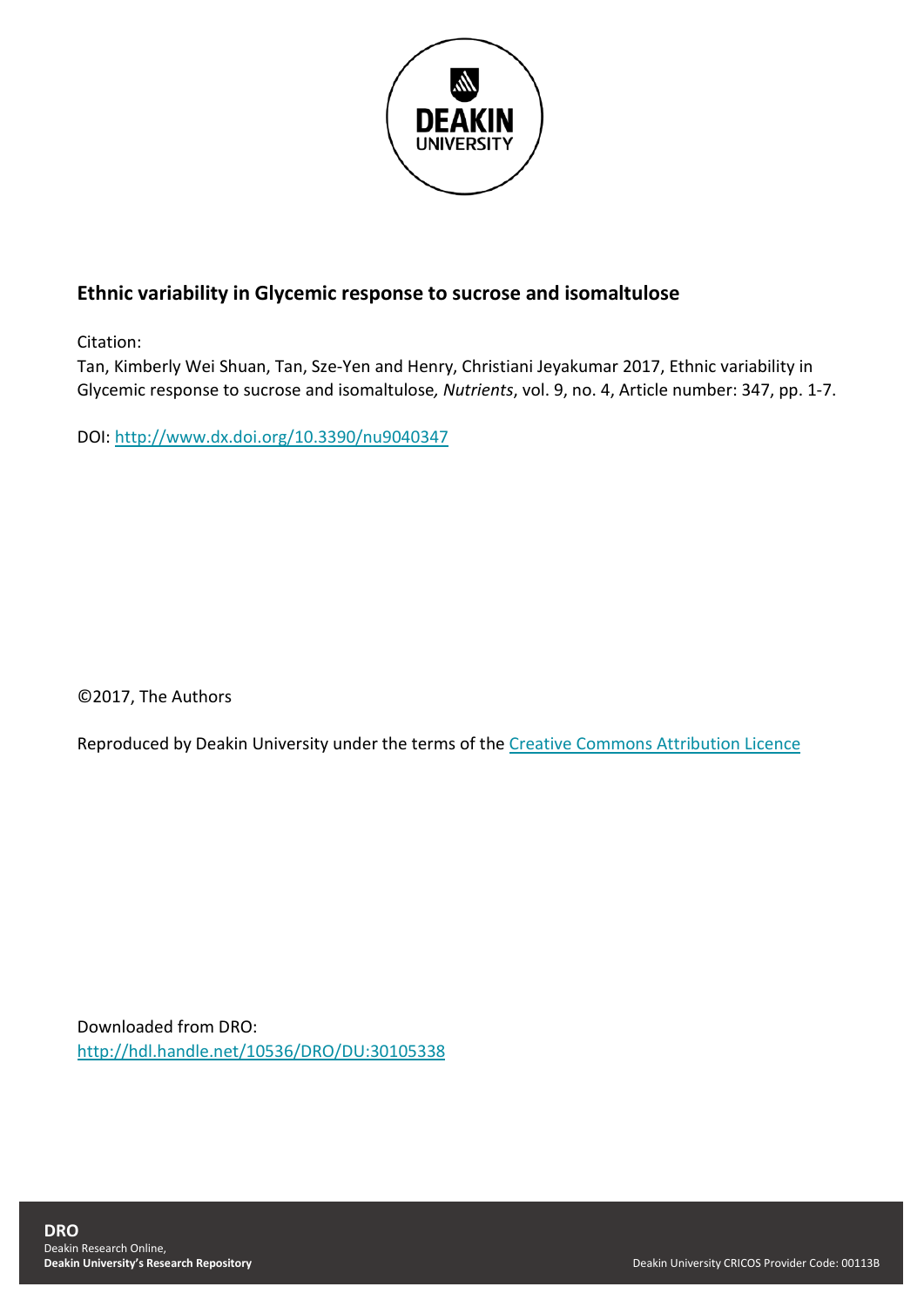



# *Article* **Ethnic Variability in Glycemic Response to Sucrose and Isomaltulose**

# **Wei Shuan Kimberly Tan <sup>1</sup> , Sze-Yen Tan <sup>1</sup> and Christiani Jeyakumar Henry 1,2,\***

- <sup>1</sup> Clinical Nutrition Research Centre (CNRC), Singapore Institute for Clinical Sciences (SICS), Agency for Science, Technology and Research (A\*STAR) and National University Health System, Centre for Translational Medicine, 14 Medical Drive #07-02, MD 6 Building, Yong Loo Lin School of Medicine, Singapore 117599, Singapore; kimberly\_tan@sics.a-star.edu.sg (W.S.K.T.); Tan\_Sze\_Yen@sics.a-star.edu.sg (S.-Y.T.)
- <sup>2</sup> Department of Biochemistry, National University of Singapore, 8 Medical Drive, Singapore 117596, Singapore
- **\*** Correspondence: jeya\_henry@sics.a-star.edu.sg; Tel.: +65-6407-0793

Received: 2 March 2017; Accepted: 30 March 2017; Published: 1 April 2017

**Abstract:** The aim of this study was to compare the glycemic response of Caucasians and Asians to two disaccharides of different glycemic index (GI), and to examine if ethnic groups that showed the largest glycemic response to sucrose would benefit the most when it is replaced with isomaltulose. Forty healthy participants (10 Chinese; 10 Malays; 10 Caucasians; and 10 Indians) consumed beverages containing 50 g of sucrose or isomaltulose on two separate occasions using a randomized crossover design. Capillary blood glucose was measured in a fasted state and at 15, 30, 45, 60, 90, and 120 min after beverage ingestion. Glycemic response to sucrose was significantly higher in Malays compared to Caucasians ( $p = 0.041$ ), but did not differ between Caucasians vs. Chinese  $(p = 0.145)$  or vs. Indians  $(p = 0.661)$ . When sucrose was replaced with isomaltulose, glycemic responses were significantly reduced in all ethnic groups, with the largest reduction in glycemic response being observed in Malays. Malays, who had the greatest glycemic response to sucrose, also showed the greatest improvement in glycemic response when sucrose was replaced with isomaltulose. This implies that Malays who are more susceptible to type 2 diabetes mellitus may benefit from strategies that replace high GI carbohydrate with lower GI alternatives to assist in glycemic control.

**Keywords:** sucrose; isomaltulose; ethnic differences; glycemic response

## **1. Introduction**

Ethnicity has been widely recognized as a factor that influences the pharmacokinetics and pharmacodynamics of drugs. In contrast, the role of ethnicity in influencing the response to food and food ingredients has only recently been recognized. Diabetes management via lifestyle modifications—especially through diet—is important to improve blood glucose control and to reduce the risk of developing other metabolic complications like cardiovascular disease, nephropathy, neuropathy, and retinopathy [\[1](#page-6-0)[,2\]](#page-6-1). In Singapore, Malays and Indians have the highest prevalence of diabetes, at 16.6% and 17.2% respectively, compared to Chinese (9.7%) [\[3\]](#page-6-2). A unique metabolic feature of these South Asians is that identical carbohydrate loads elicit postprandial glucose peaks that are 2–3 times larger than Caucasians [\[4](#page-6-3)[–6\]](#page-6-4). These metabolic differences noted in Asians make it even more important to understand how dietary carbohydrates should be targeted to optimize blood glucose regulation among Asians.

The prevalence of type 2 diabetes mellitus has been steadily increasing in the past decades. Asian populations (such as Indians, Chinese, Malays, and Thais) were reported to have higher risks in the development of obesity and metabolic syndrome including insulin resistance, type 2 diabetes mellitus,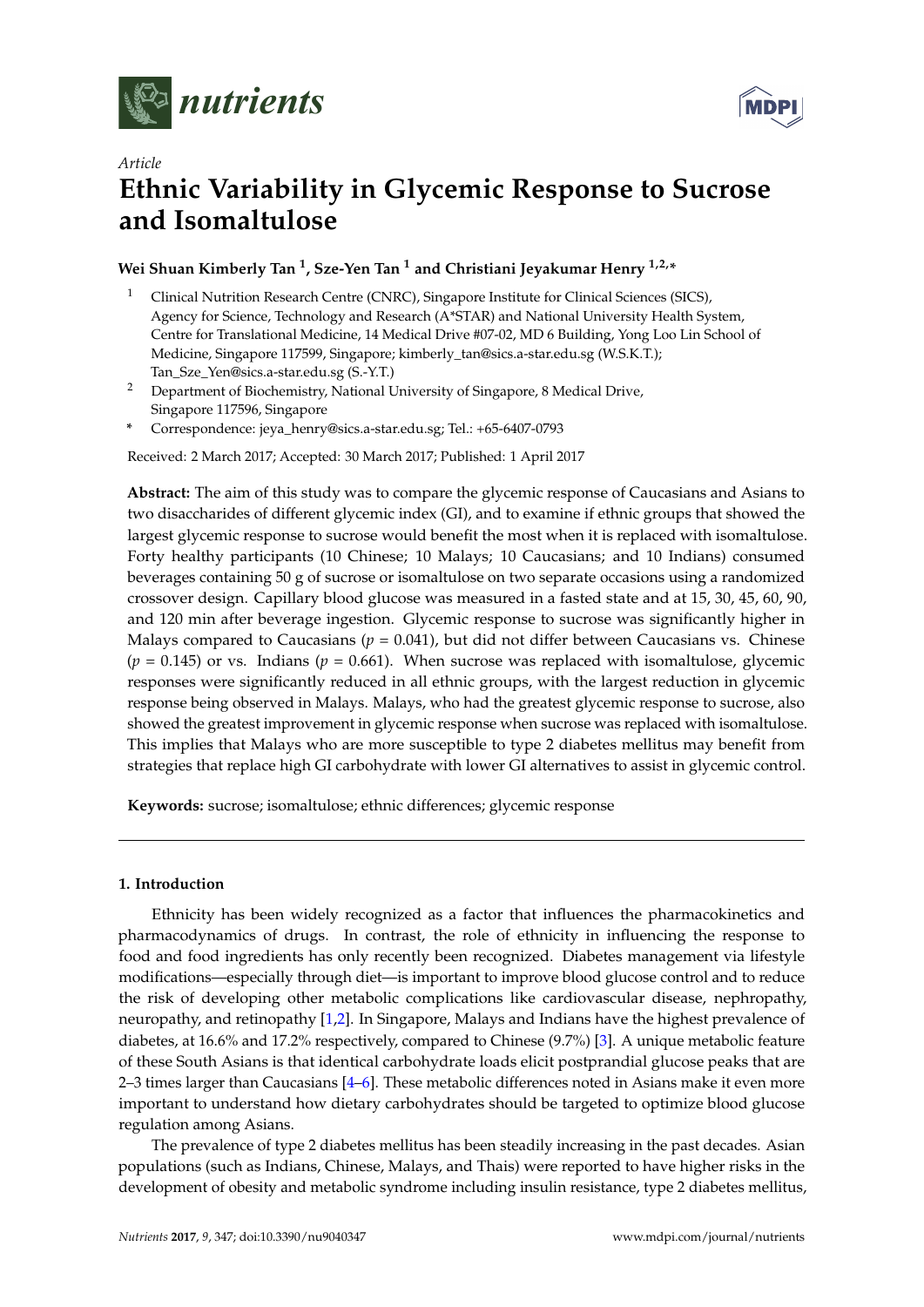and cardiovascular diseases than Caucasians [\[4](#page-6-3)[,7\]](#page-6-5). Asians have greater genetic predisposition to diabetes [\[8\]](#page-7-0), which is amplified by the greater consumption of high carbohydrate diets and lower physical activity in this region [\[9,](#page-7-1)[10\]](#page-7-2).

Foods that rapidly increase postprandial blood glucose are referred to as foods with high glycemic index (GI). The large increment in glucose concentration induced by high GI foods often exaggerates the body's normal anabolic responses [\[11\]](#page-7-3), which facilitates the overproduction of insulin and eventually results in pancreatic beta cell failure, causing type 2 diabetes mellitus [\[12\]](#page-7-4).

A series of food ingredients have been identified in recent years to reduce the high glycemic response (GR) induced by high GI foods. These ingredients include beta-glucan, inulin, polyphenols, and isomaltulose [\[13,](#page-7-5)[14\]](#page-7-6). Dietary sucrose—commonly known as table sugar—is a disaccharide that has recently come under scientific scrutiny, as it is purported to be a "high GI" food. In fact, sucrose is a medium GI food of 65. Isomaltulose is also a disaccharide, but it is structurally different from sucrose because the saccharides are linked by a α1-6-glycosidic bond between glucose and fructose, instead of the  $\alpha$ 1-2-glycosidic linkages found in sucrose [\[15,](#page-7-7)[16\]](#page-7-8). Due to the difference in the glycosidic linkages, isomaltulose is slowly—albeit completely—digested and absorbed by the small intestine [\[13,](#page-7-5)[17\]](#page-7-9). Due to the lower digestion and absorption rates, isomaltulose has a low GI of 32.

In this experiment, we aimed to confirm if the differential GR between Caucasians and Asians reported by previous studies [\[4–](#page-6-3)[6\]](#page-6-4) holds when a comparison between two disaccharides—namely sucrose and isomaltulose—was made. We further investigated whether the ethnic groups that showed greater GR to carbohydrates would benefit more when sucrose  $(GI = 65)$  was replaced with the lower GI substitute isomaltulose. This was measured by comparing the GR of the same subjects in each ethnic group either given sucrose or isomaltulose. We hypothesized that all Asian ethnic groups in Singapore (Chinese, Malays, and Indians) would show greater GR than Caucasians, and that Asians would also show a sharper decline in GR than Caucasians when a higher GI sucrose was replaced with a lower GI isomaltulose.

### **2. Materials and Methods**

#### *2.1. Participants*

The inclusion criteria were healthy males and females aged between 21 and 40 years, fasting blood glucose of <6.0 mmol/L, BMI between 18 and 30 kg/m<sup>2</sup>, both parents and grandparents were of the same ethnicity, no food intolerances or allergies to isomaltulose or sucrose, no metabolic, gastrointestinal, or chronic diseases, not taking insulin or drugs known to affect glucose metabolism and body fat distribution, no major medical event requiring hospitalization within the preceding 3 months, and not pregnant. In order to avoid type 2 error in GR studies, a sample size of 6–10 participants was recommended [\[18](#page-7-10)[,19\]](#page-7-11). In addition, based on the previous study conducted by Dickinson, Colagiuri, Faramus, Petocz, and Brand-Miller [\[4\]](#page-6-3), a total of 40 participants (10 Chinese, 10 Malays, 10 Caucasians, and 10 Indians) were targeted. Participants were recruited from the National University of Singapore campus via study flyers, and the ethnicity of participants was self-reported as described in the inclusion criterion above. To increase the recruitment of Caucasians, invitation emails were also sent to expatriates working in the various research institutions. Participants gave their written consent prior to study commencement. The study was conducted in accordance with the Declaration of Helsinki, and ethical approval was obtained from the National Healthcare Group Domain Specific Review Board (DSRB), Singapore (Reference no. 2014/01008). This trial was registered with ClinicalTrials.gov (Identifier no. NCT03020485).

#### *2.2. Study Protocol*

All participants were asked to attend two non-consecutive test days where they were given test beverages containing 50 g of isomaltulose (low GI) or sucrose (medium GI) carbohydrates in a random order (Randomizer.org). Participants arrived in the morning after a 10–12 h overnight fast.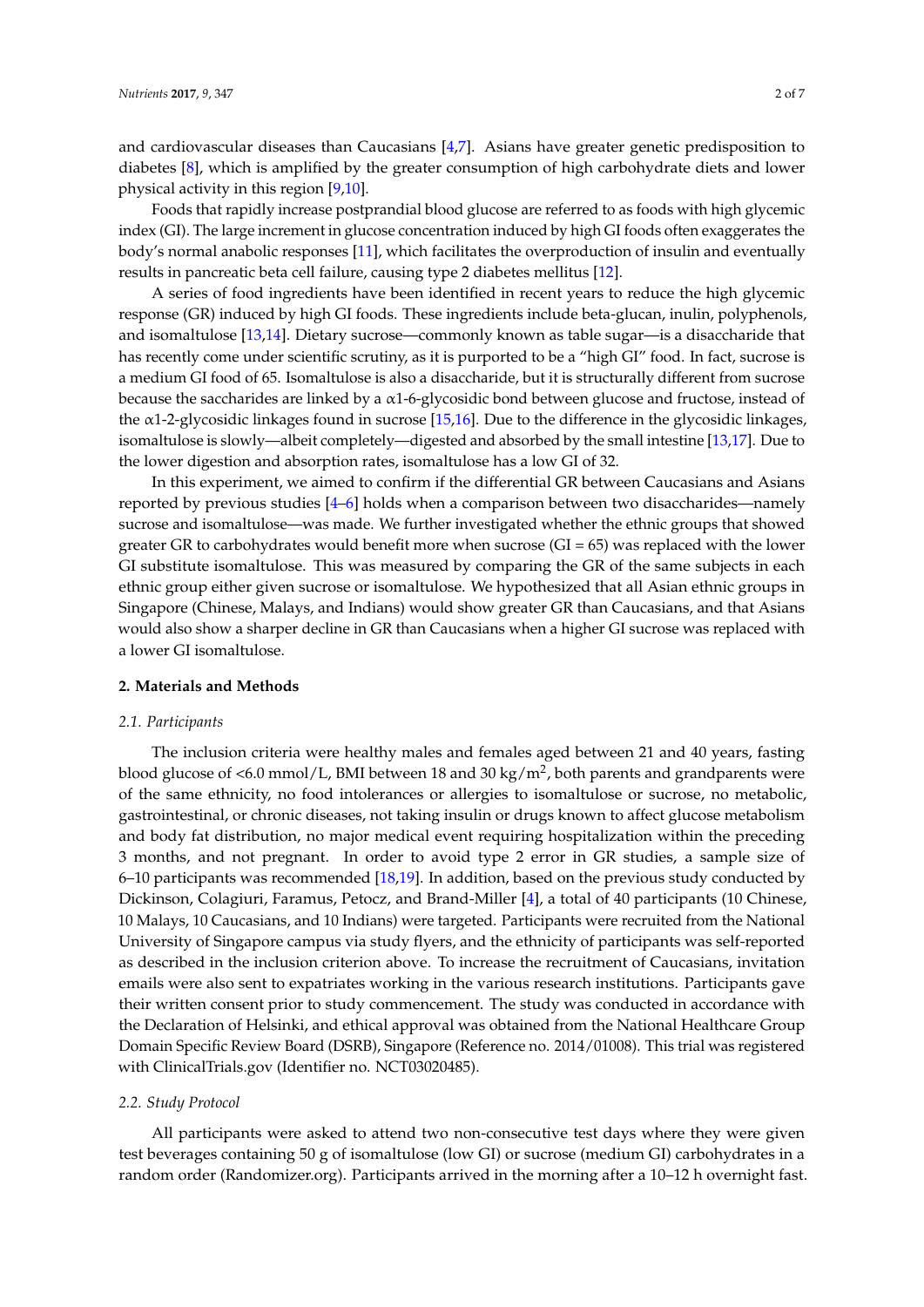Blood pressure and basic anthropometric measurements were taken during the first visit. After a ten-minute rest, two fasting blood samples were obtained 5 min apart to determine the baseline blood glucose. An additional fasting blood sample was taken if the first two baseline readings were more than 0.2 mmol/L apart. Participants were instructed to consume either 50 g of sucrose (GI =  $65$ ) or 50 g of isomaltulose (GI = 32) powder dissolved in 250 mL water within 5 min. Further blood samples were taken at 15, 30, 45, 60, 90, and 120 min. The first two drops of blood were discarded, and the next drop was used for testing. Blood glucose concentrations were measured using the HemoCue 201+Glucose analyzer (HemoCue, Ängelholm, Sweden) [\[20\]](#page-7-12), which has a CV of 1.8% [\[21\]](#page-7-13).

#### *2.3. Statistical Analysis*

The increment in GR was calculated as the difference between fasting and postprandial blood glucose readings. The temporal incremental GR over 120 min was compared using repeated-measures ANOVA with post hoc Bonferroni corrections. The Total GR over 120 min was also calculated as the incremental area under the curve (iAUC) using the trapezoidal rule that ignores the areas below the baseline. Values are reported as means and standard deviations. One-way ANOVA was used to compare the means of baseline characteristics as well as the iAUC of sucrose and isomaltulose between four ethnic groups. Fisher's least significant difference test was also performed. Effect size using Cohen's d was calculated based on the differences in iAUC between ethnic groups, with Caucasians used as the comparator. Statistical analyses were performed using SPSS version 23.0 (IBM Corp, Armonk, New York, NY, USA) and two-tailed statistical significance was set at *p* < 0.05.

### **3. Results**

Ten participants from each ethnic group completed the study. All ethnic groups had equal numbers of males and females, except for Indians (seven males and three females). Participants' demographic characteristics are presented in Table [1.](#page-3-0) All baseline anthropometric characteristics except for height ( $p = 0.047$ ) did not differ between ethnic groups. After consuming the sucrose beverage, blood glucose increased significantly over 120 min in all four ethnic groups, but postprandial blood glucose changes were not significantly different in all ethnic groups (Time X Ethnic effects,  $p = 0.152$ ) (Figure [1A](#page-4-0)–C). When expressed as iAUC, the GR of sucrose was significantly different between Caucasians and Malays (*p* = 0.041, Cohen's d = 0.95), but it did not differ between Caucasians and Chinese ( $p = 0.145$ , Cohen's d = 0.76), or between Caucasians and Indians ( $p = 0.661$ , Cohen's d = 0.25) (one-way ANOVA, *p* < 0.05 Table [2\)](#page-5-0).

**Table 1.** Anthropometric characteristics of the study participants by ethnicity.

<span id="page-3-0"></span>

| Chinese $(n = 10)$ | Malays $(n = 10)$ | Indians $(n = 10)$ | Caucasians $(n = 10)$ | $p$ -Value |
|--------------------|-------------------|--------------------|-----------------------|------------|
| 24.2(3.9)          | 25.8(4.3)         | 23.6(2.1)          | 27.5(5.2)             | 0.150      |
| 59.8(8.2)          | 61.3(13.7)        | 67.1(9.3)          | 70.6 (10.9)           | 0.104      |
| 1.67(0.1)          | 1.62(0.1)         | 1.67(0.1)          | 1.73(0.1)             | $0.047*$   |
| 21.3(1.3)          | 23.0(3.2)         | 24.1(3.0)          | 23.6(2.7)             | 0.105      |
| 107.6(7.7)         | 110.4(10.1)       | 110.7(7.0)         | 117.6(8.2)            | 0.071      |
| 71.4(5.5)          | 70.0(12.1)        | 69.4 (7.2)         | 70.9(6.6)             | 0.946      |
| 4.7(0.3)           | 4.5(0.4)          | 4.4(0.5)           | 4.8(0.4)              | 0.181      |
| 71.4(5.8)          | 72.2(10.1)        | 76.1 (7.9)         | 76.9 (8.8)            | 0.366      |
| 93.6(4.7)          | 95.8(5.2)         | 98.7(6.5)          | 97.2(7.7)             | 0.305      |
|                    |                   |                    |                       |            |

All values are means (Standard Deviations). \* Statistically different, one-way ANOVA. *p* < 0.05.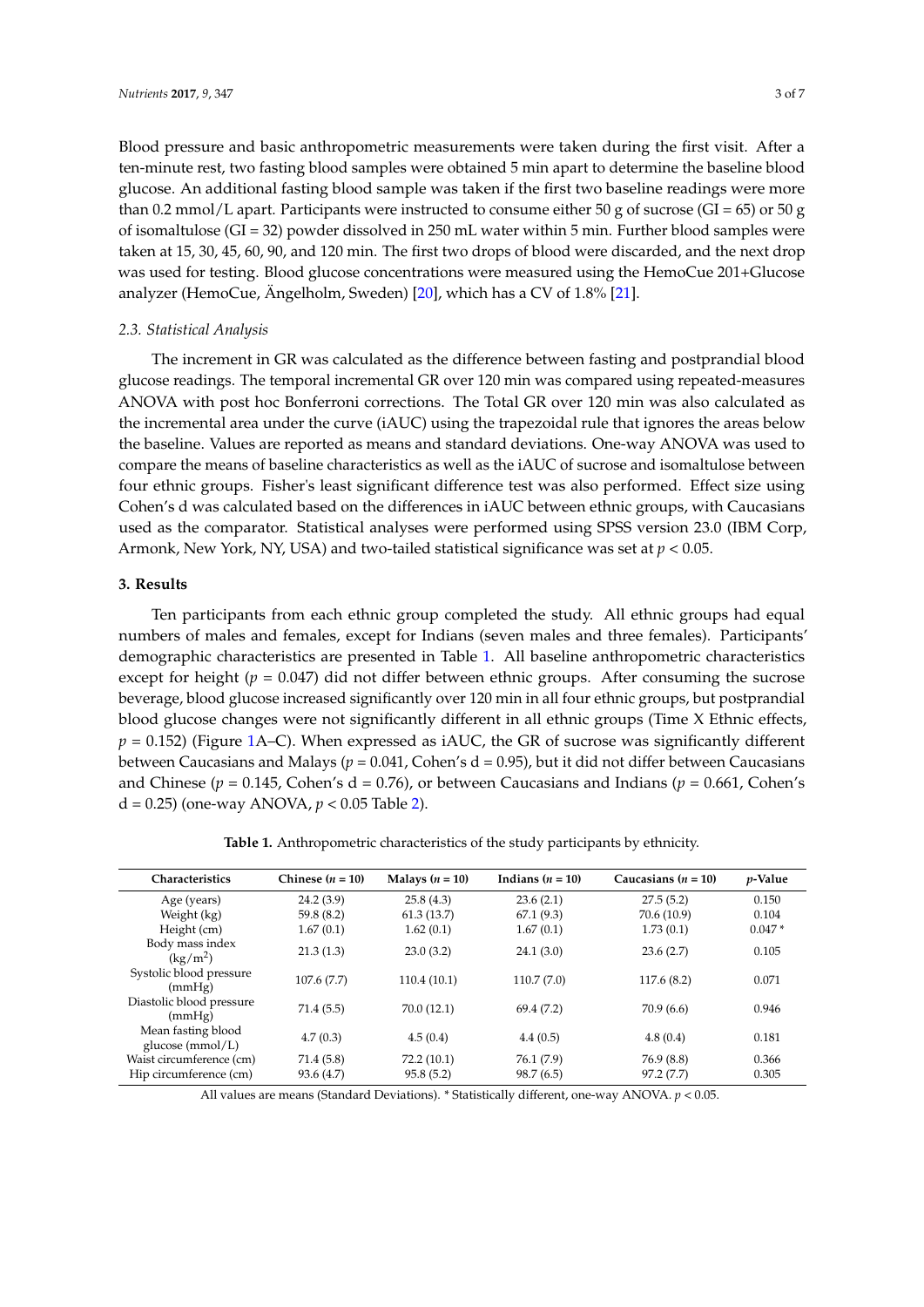<span id="page-4-0"></span>

**Figure 1.** Temporal curves of the blood glucose response to 50 g of sucrose beverage in **Figure 1.** Temporal curves of the blood glucose response to 50 g of sucrose beverage in Caucasians vs. (A) Chinese, (B) Malays, and (C) Indians. Values are means  $\pm$  Standard Error of Mean. The open circles represent Caucasians, closed circles Chinese, closed squares Malays, and closed diamond Indians. iAUC: incremental area under the curve.

Postprandial glucose following isomaltulose consumption peaked at 45 min compared to Postprandial glucose following isomaltulose consumption peaked at 45 min compared to the <sup>1</sup><br>30 min observed in the sucrose treatment. The substitution of sucrose with isomaltulose reduced within-subject's GR iAUC over 120 min (iAUC sucrose  $= 160.1 \pm 67.5$  mmol/L  $\times$  min vs. iAUC  $\frac{1}{2}$   $\frac{1}{2}$   $\frac{1}{2}$   $\frac{1}{2}$   $\frac{1}{2}$   $\frac{1}{2}$   $\frac{1}{2}$   $\frac{1}{2}$   $\frac{1}{2}$   $\frac{1}{2}$   $\frac{1}{2}$   $\frac{1}{2}$   $\frac{1}{2}$   $\frac{1}{2}$   $\frac{1}{2}$   $\frac{1}{2}$   $\frac{1}{2}$   $\frac{1}{2}$   $\frac{1}{2}$   $\frac{1}{2}$   $\frac{1}{2}$   $\frac{1}{2}$  isomaltulose =  $92.4 \pm 42.6$  mmol/L × min) significantly within (*p* < 0.001), but not between ethnic groups (*p* = 0.241) (Table [2\)](#page-5-0). Although no overall significant difference was observed in the decrease in iAUC after the substitution of sucrose with isomaltulose (one-way ANOVA,  $p = 0.067$ ), the Malays group had the largest decrease in GR iAUC (−93.6  $\pm$  77.9 mmol/L  $\times$  min), whereas Caucasians had the smallest  $(-42.1 \pm 45.7 \text{ mmol/L} \times \text{min})$  $(-42.1 \pm 45.7 \text{ mmol/L} \times \text{min})$  $(-42.1 \pm 45.7 \text{ mmol/L} \times \text{min})$  (one-way ANOVA,  $p < 0.05$  Table 2 and Figure [2\)](#page-5-1).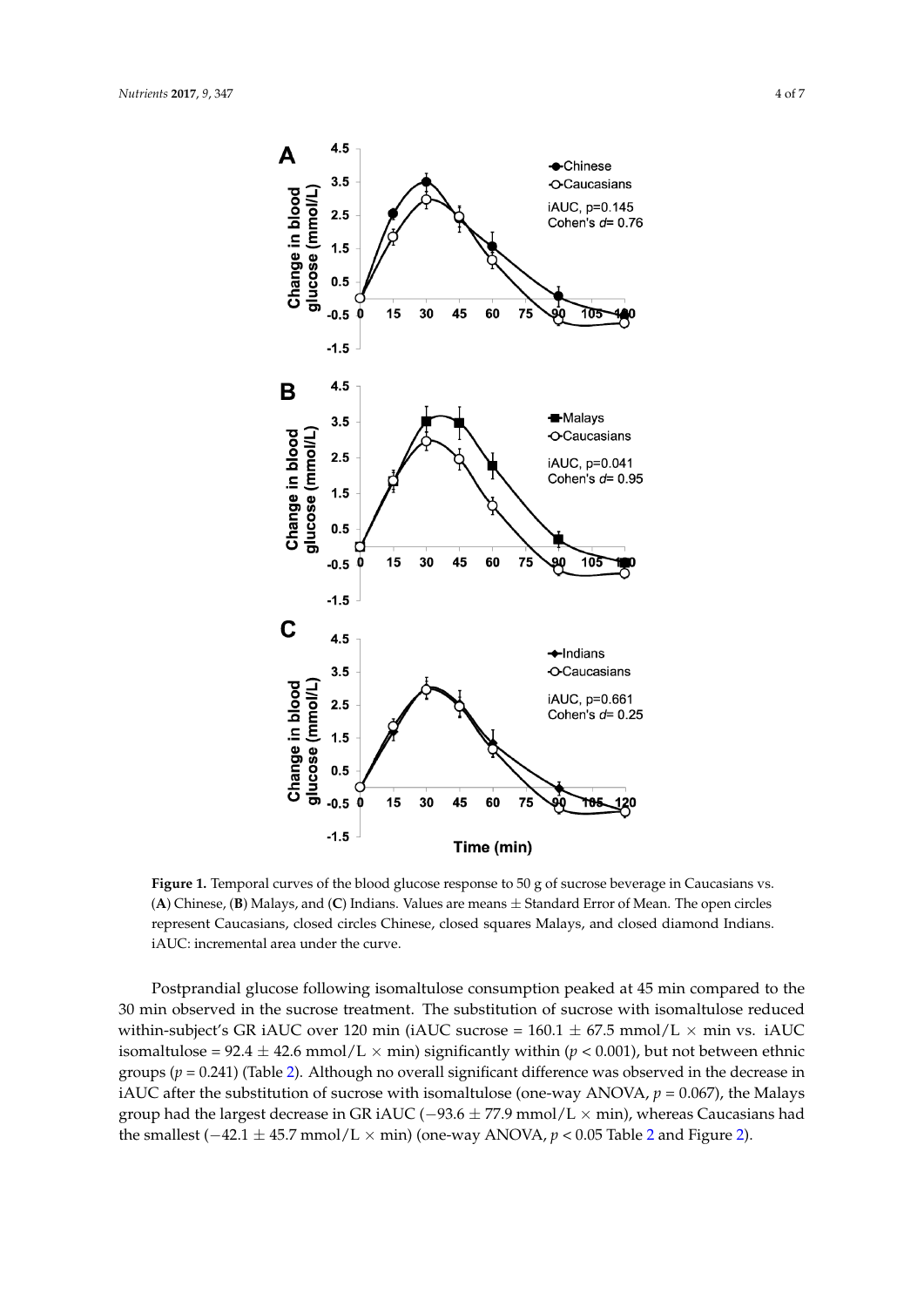<span id="page-5-0"></span>

| Ethnicity               |                           | iAUC Glucose (mmol $\times$ min/L) |                   | <i>p</i> -Value |
|-------------------------|---------------------------|------------------------------------|-------------------|-----------------|
|                         | Sucrose $(50 g)$          | Isomaltulose $(50 g)$              | <b>Difference</b> |                 |
| All $(n = 40)$          | 160.1 (67.5)              | 92.4(42.6)                         | $-67.7(61.5)$     | < 0.001         |
| Chinese $(n = 10)$      | 174.1(69.6)               | 109.9(27.6)                        | $-64.1(62.8)$     | 0.010           |
| Malays ( $n = 10$ )     | 192.4 (82.6) <sup>a</sup> | 98.8 (52.0)                        | $-93.6(77.9)$     | 0.004           |
| Indians ( $n = 10$ )    | 143.4 (60.8)              | 72.3 (31.4)                        | $-71.2(52.9)$     | 0.002           |
| Caucasians ( $n = 10$ ) | 130.5 (41.3) $^{\rm a}$   | 88.4 (50.7)                        | $-42.1(45.7)$     | 0.017           |

**Table 2.** Glycemic responses to sucrose and isomaltulose as incremental AUC (iAUC).

<span id="page-5-1"></span>All values are means (Standard Deviations). <sup>a</sup> Mean values were significantly different between Malays and Caucasians  $(p = 0.041)$ .



**Figure 2.** Changes in glycemic response iAUC based on ethnic groups when sucrose was replaced **Figure 2.** Changes in glycemic response iAUC based on ethnic groups when sucrose was replaced with isomaltulose. with isomaltulose.

# **4. Discussion 4. Discussion**

 $T_{\text{max}}$  and primary aim of this study was to examine if  $\overline{A}$ The primary aim of this study was to examine if Asians' GR to carbohydrate is higher than Caucasians, as previously reported  $[4-6]$  $[4-6]$ . In our study, no significant differences in GR were observed between all Asian ethnic groups (Chinese, Malays, and Indians) after the ingestion of 50 g sucrose. However, all Asian ethnic groups had higher GR compared to Caucasians (albeit not statistically significant) in the order of Malays > Chinese > Indians > Caucasians*,* except for Malays vs. Caucasians  $(p = 0.041)$ . While not completely in line with previous studies [ $4-6,20,22$  $4-6,20,22$  $4-6,20,22$  $4-6,20,22$ ], our findings nevertheless indicate that Asians had a higher GR than Caucasians when a similar amount of carbohydrates were ingested. Since our study recruited populations with comparable age and BMI to previous studies (i.e., relatively young and lean), smaller differences between Asians and Caucasians observed in our study were more likely to be explained by: (1) relatively smaller dose of carbohydrate (CHO) used in our study (50 g vs. 75 g of CHO used in previous study) [\[4\]](#page-6-3), and (2) sucrose was selected in our study while glucose was used in the previous study. Glucose has a GI of 100, while sucrose has a medium GI of 65.  $\check{\rm{g}}$  Together with a larger dose of 75 g glucose used in other studies, the high GI glucose was expected to induce greater differential GR between Caucasians and Asians than sucrose used in our present study. Due to the smaller differences in GR between ethnic groups (smaller effect sizes, Cohen's d, largely attributed to smaller sample size calculation on our retrospective sample size calculation,  $\mathbb{R}^n$ as shown in Figure [1\)](#page-4-0), failure to detect statistical significance in our study was largely attributed to smaller sample size. Based on our retrospective sample size calculation, increasing the sample size for Chinese to  $(n = 29)$  would allow us to detect statistical significance relative to Caucasians.

Compared with Caucasians, the GR to sucrose was significantly higher in Malays. It was an important observation, given that both ethnic groups had comparable BMI (23–24 kg/m<sup>2</sup>) and fasting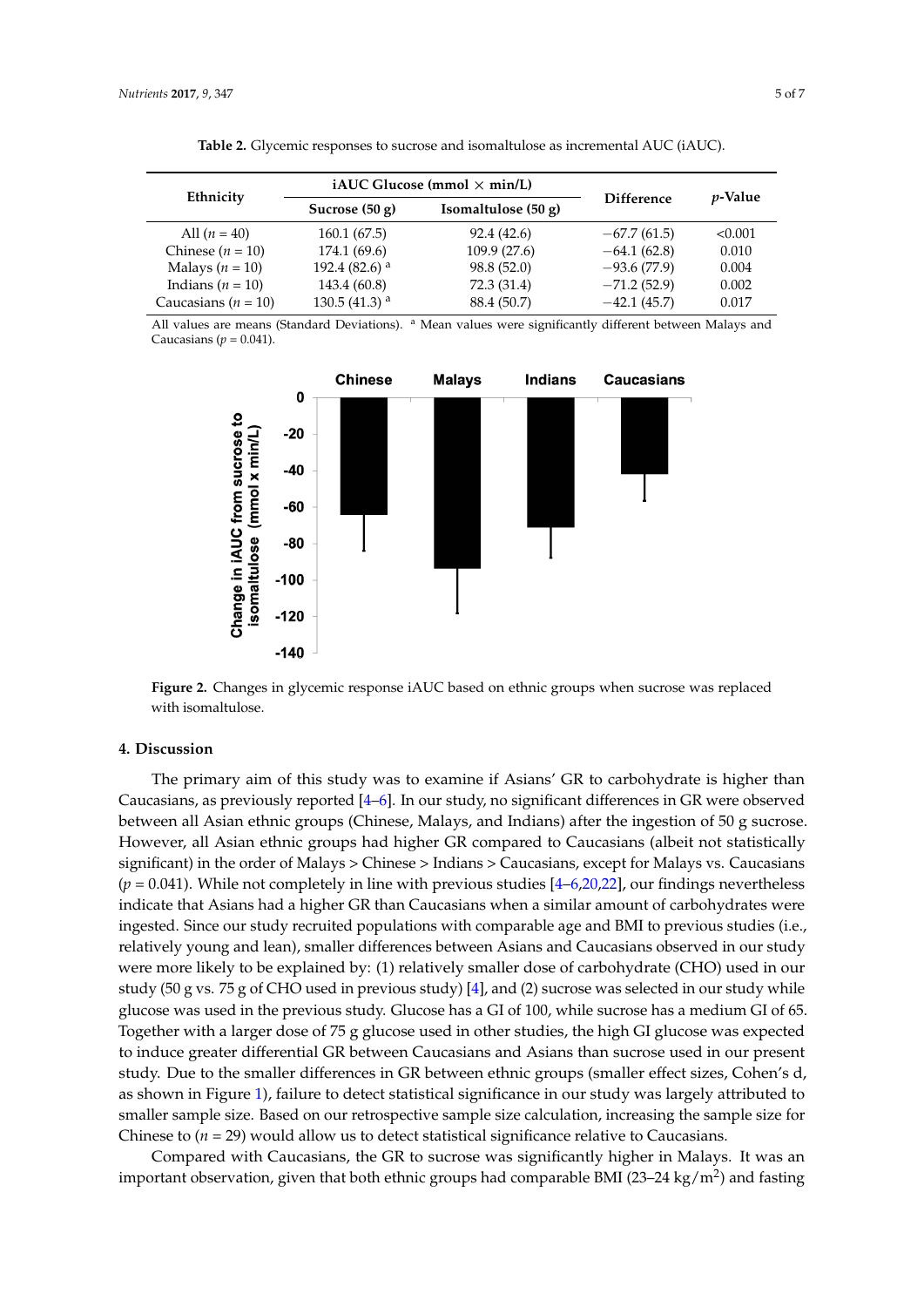blood glucose  $(4.5-4.8 \text{ mmol/L})$  within the healthy range. This highlights the increased risk for impaired glucose tolerance among healthy Malays, even at a smaller dose  $(50 g)$  of the medium-GI carbohydrate sucrose. An important clinically-relevant observation was that in Malays (who had the highest GR among all ethnic groups), the substitution of sucrose with isomaltulose produced the largest decline in GR. All other Asian ethnic groups also showed greater decreases in GR relative to Caucasians when sucrose was replaced by isomaltulose. The lack of statistical significance in other Asian ethnicities was predominantly due to sample size limitations, but the clinical importance of the observation in Malays is to be noted. Nathan et al. [\[23\]](#page-7-15) reported that an average 1.6 mmol/L decrease in acute postprandial blood glucose could translate into 1% decrease in glycated hemoglobin (HbA1c) over longer terms. Our findings suggest that Asians may benefit more from the inclusion of lower GI ingredients into foods than Caucasians. This is especially important in the context of Asian cuisines where carbohydrates such as rice, noodles, and bread are major staple foods and are consumed in large quantities. Based on the National Nutrition survey in Singapore, the average daily consumption of carbohydrates in adults is 337.4 g [\[24\]](#page-7-16). The inclusion of lower GI ingredients such as isomaltulose into meals will potentially decrease the overall postprandial GR in Asians, especially in Malays. Although the current study was carried out in healthy participants, the extrapolations of these results in individuals with diabetes and pre-diabetes merits further investigation.

### **5. Conclusions**

In conclusion, all Asian populations—especially Malays—were shown to have significantly higher GR than Caucasians to both sugars. These results indicate that the impact and relevance of replacing sucrose with isomaltulose may have a significant influence on glycemic control in Malays who have greater susceptibility to type 2 diabetes mellitus.

**Acknowledgments:** The authors thank the participants for their participation in this study and Wang Nan Xin for her technical support. This research was funded by Singapore Institute for Clinical Sciences, A\*STAR.

**Author Contributions:** Christiani Jeyakumar Henry designed the study and critically reviewed the manuscript. Wei Shuan Kimberly Tan assisted in study design, obtained study data, performed the data analysis, and drafted the manuscript. Sze-Yen Tan performed the data analysis and drafted the manuscript. All authors approved the final manuscript as submitted.

**Conflicts of Interest:** The authors declare no conflict of interest. The founding sponsors had no role in the design of the study; in the collection, analyses, or interpretation of data; in the writing of the manuscript, and in the decision to publish the results.

### **References**

- <span id="page-6-0"></span>1. Stratton, I.M.; Adler, A.I.; Neil, H.A.W.; Matthews, D.R.; Manley, S.E.; Cull, C.A.; Hadden, D.; Turner, R.C.; Holman, R.R. Association of glycaemia with macrovascular and microvascular complications of type 2 diabetes (UKPDS 35): Prospective observational study. *Br. Med. J.* **2000**, *321*, 405–412. [\[CrossRef\]](http://dx.doi.org/10.1136/bmj.321.7258.405)
- <span id="page-6-1"></span>2. Brand-Miller, J.; Hayne, S.; Petocz, P.; Colagiuri, S. Low-glycemic index diets in the management of diabetes. A meta-analysis of randomized controlled trials. *Diabetes Care* **2003**, *26*, 2261–2267. [\[CrossRef\]](http://dx.doi.org/10.2337/diacare.26.8.2261) [\[PubMed\]](http://www.ncbi.nlm.nih.gov/pubmed/12882846)
- <span id="page-6-2"></span>3. National Health Survey 2010. Available online: [https://www.moh.gov.sg/content/moh\\_web/home/](https://www.moh.gov.sg/content/moh_web/home/Publications/Reports/2011/national_health_survey2010.html) [Publications/Reports/2011/national\\_health\\_survey2010.html](https://www.moh.gov.sg/content/moh_web/home/Publications/Reports/2011/national_health_survey2010.html) (accessed on 2 March 2017).
- <span id="page-6-3"></span>4. Dickinson, S.; Colagiuri, S.; Faramus, E.; Petocz, P.; Brand-Miller, J.C. Postprandial hyperglycemia and insulin sensitivity differ among lean young adults of different ethnicities. *J. Nutr.* **2002**, *132*, 2574–2579. [\[PubMed\]](http://www.ncbi.nlm.nih.gov/pubmed/12221211)
- 5. Henry, C.J.; Lightowler, H.J.; Newens, K.; Sudha, V.; Radhika, G.; Sathya, R.M.; Mohan, V. Glycaemic index of common foods tested in the UK and India. *Br. J. Nutr.* **2008**, *99*, 840–845. [\[CrossRef\]](http://dx.doi.org/10.1017/S0007114507831801) [\[PubMed\]](http://www.ncbi.nlm.nih.gov/pubmed/17903341)
- <span id="page-6-4"></span>6. Venn, B.S.; Williams, S.M.; Mann, J.I. Comparison of postprandial glycaemia in Asians and Caucasians. *Diabet. Med.* **2010**, *27*, 1205–1208. [\[CrossRef\]](http://dx.doi.org/10.1111/j.1464-5491.2010.03069.x) [\[PubMed\]](http://www.ncbi.nlm.nih.gov/pubmed/20873364)
- <span id="page-6-5"></span>7. Ramachandran, A.; Snehalatha, C.; Shetty, A.S.; Nanditha, A. Trends in prevalence of diabetes in Asian countries. *World J. Diabetes* **2012**, *3*, 110–117. [\[CrossRef\]](http://dx.doi.org/10.4239/wjd.v3.i6.110) [\[PubMed\]](http://www.ncbi.nlm.nih.gov/pubmed/22737281)